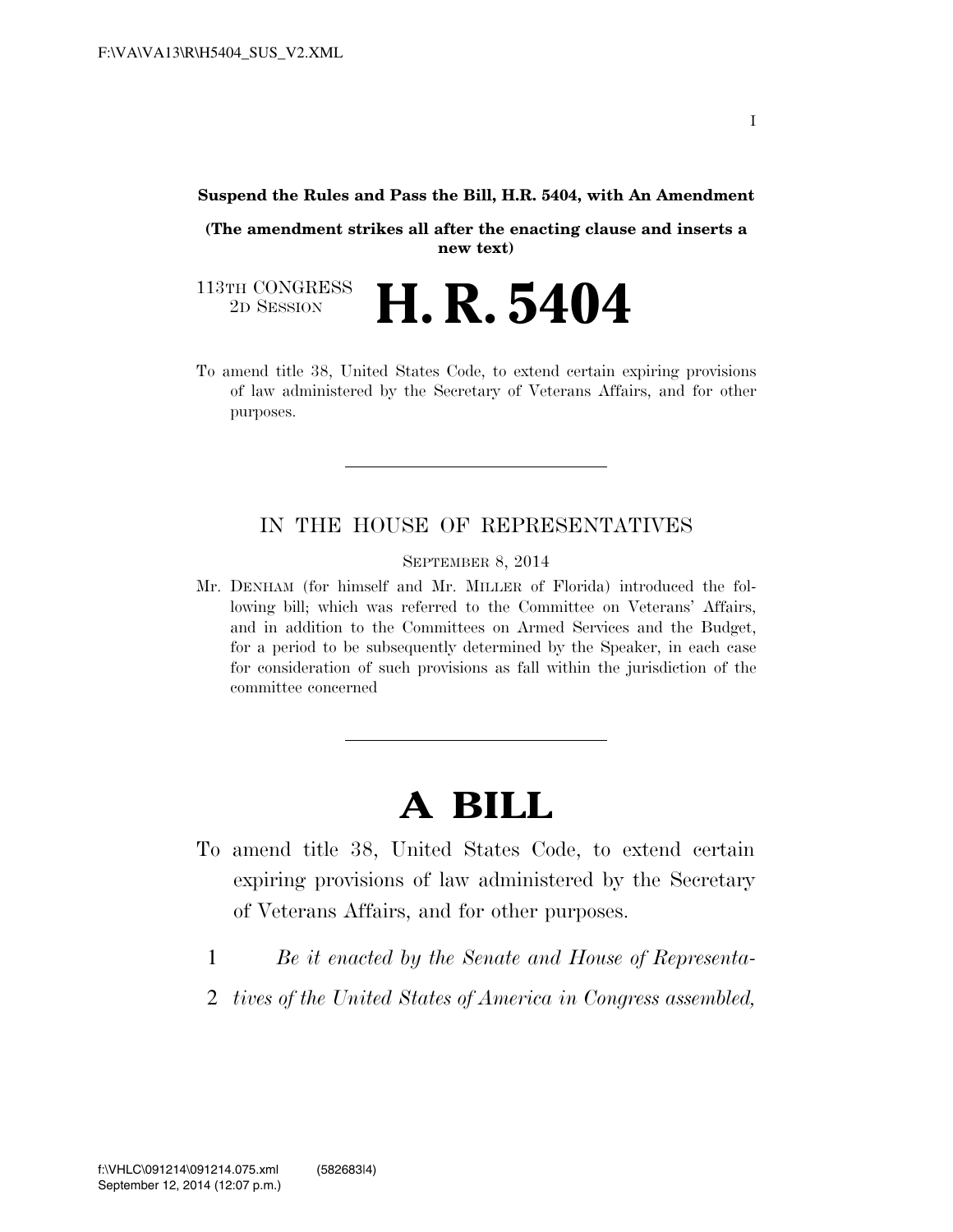#### 1 **SECTION 1. SHORT TITLE; TABLE OF CONTENTS.**

- 2 (a) SHORT TITLE.—This Act may be cited as the
- 3 ''Department of Veterans Affairs Expiring Authorities Act
- 4 of 2014''.
- 5 (b) TABLE OF CONTENTS.—The table of contents for
- 6 this Act is as follows:
	- Sec. 1. Short title; table of contents.
	- Sec. 2. References to title 38, United States Code.
	- Sec. 3. Scoring of budgetary effects.

#### TITLE I—EXTENSIONS OF AUTHORITY RELATING TO HEALTH CARE

- Sec. 101. Extension of requirement to provide nursing home care to certain veterans with service-connected disabilities.
- Sec. 102. Extension of authority for pilot program on counseling in retreat settings for women veterans newly separated from service in the Armed Forces.
- Sec. 103. Extension of authority for pilot program on assistance for child care for certain veterans receiving health care.
- Sec. 104. Extension of authority to make grants to veterans service organizations for transportation of highly rural veterans.
- Sec. 105. Extension of requirement for report on activities of Department of Defense-Department of Veterans Affairs Interagency Program Office.
- Sec. 106. Extension of authority for the performance of medical disabilities examinations by contract physicians.
- Sec. 107. Extension of authority for collection of copayments for hospital care and nursing home care.
- Sec. 108. Extension of authority for recovery from third parties of cost of care and services furnished to veterans with health-plan contracts for non-service-connected disability.

#### TITLE II—EXTENSIONS OF AUTHORITY RELATING TO **HOMELESSNESS**

- Sec. 201. Extension of current funding level for comprehensive service programs for homeless veterans.
- Sec. 202. Extension of authority for homeless veterans reintegration programs.
- Sec. 203. Extension of authority to provide referral and counseling services for certain veterans at risk of homelessness.
- Sec. 204. Extension of authority for treatment and rehabilitation services for seriously mentally ill and homeless veterans.
- Sec. 205. Extension of authority to provide housing assistance for homeless veterans.
- Sec. 206. Extension of authority to provide financial assistance for supportive services for very low-income veteran families in permanent housing.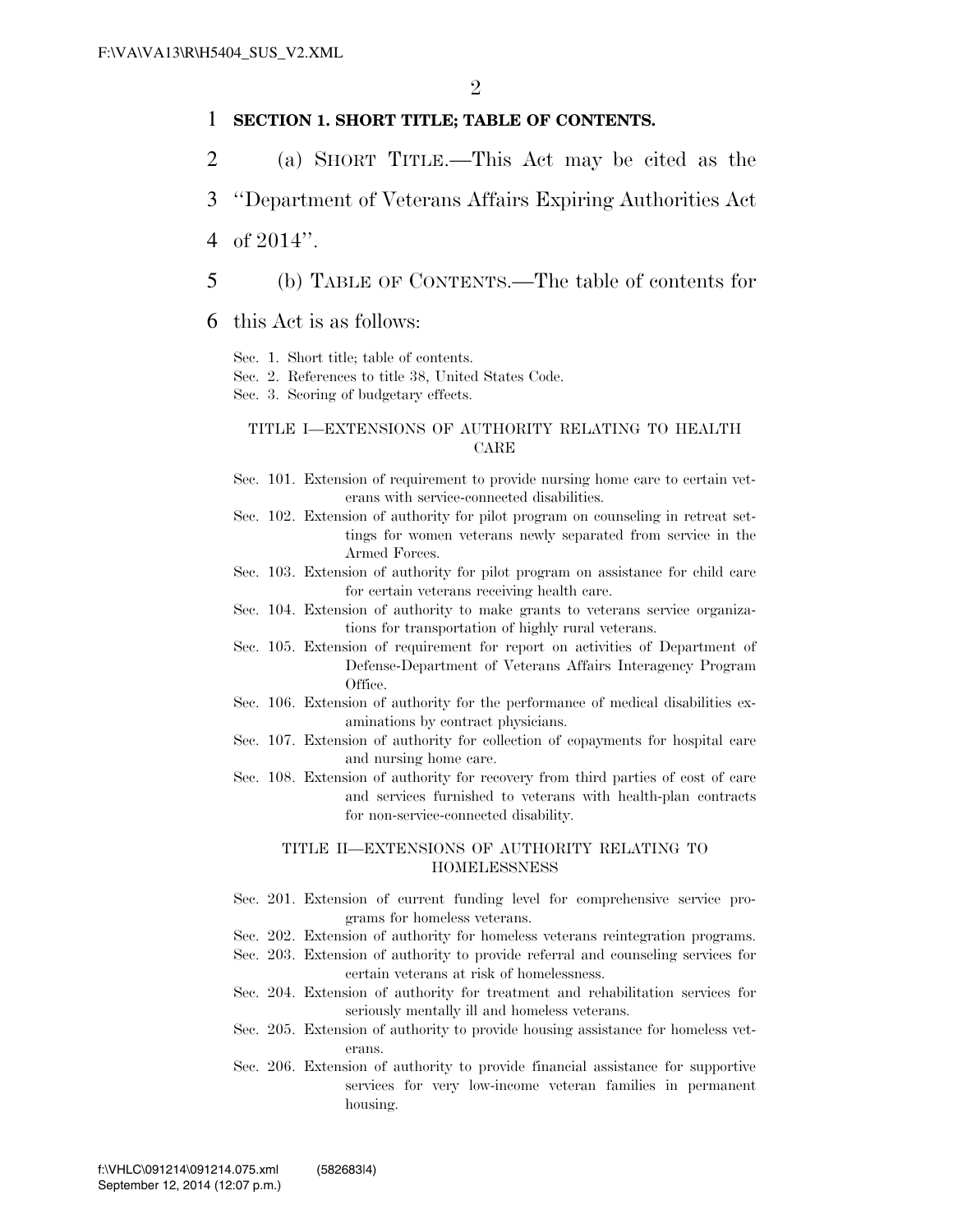- Sec. 207. Extension of authority for grant program for homeless veterans with special needs.
- Sec. 208. Extension of authority for the Advisory Committee on Homeless Veterans.

#### TITLE III—EXTENSIONS OF AUTHORITY RELATING TO BENEFITS

- Sec. 301. Extension of authority for the Veterans' Advisory Committee on Education.
- Sec. 302. Extension of authority for calculating net value of real property at time of foreclosure.
- Sec. 303. Extension of authority relating to vendee loans.

#### TITLE IV—OTHER EXTENSIONS OF AUTHORITY AND OTHER MATTERS

- Sec. 401. Extension of authority to transport certain individuals to and from Department of Veterans Affairs facilities.
- Sec. 402. Extension of authority for operation of the Department of Veterans Affairs regional office in Manila, the Republic of the Philippines.
- Sec. 403. Extension of requirement to provide reports to Congress regarding equitable relief in the case of administrative error.
- Sec. 404. Extension of authority for Advisory Committee on Minority Veterans.
- Sec. 405. Extension of authority for temporary expansion of eligibility for specially adapted housing assistance for certain veterans with disabilities causing difficulty ambulating.
- Sec. 406. Restoration of prior reporting fee multipliers.
- Sec. 407. Extension of authority for agreement with National Academy of Sciences.
- Sec. 408. Health professionals education debt reduction.
- Sec. 409. Amendments to Veterans Access, Choice, and Accountability Act of 2014.

#### 1 **SEC. 2. REFERENCES TO TITLE 38, UNITED STATES CODE.**

 Except as otherwise expressly provided, whenever in this Act an amendment or repeal is expressed in terms of an amendment to, or repeal of, a section or other provi- sion, the reference shall be considered to be made to a section or other provision of title 38, United States Code.

#### 7 **SEC. 3. SCORING OF BUDGETARY EFFECTS.**

8 The budgetary effects of this Act, for the purpose of 9 complying with the Statutory Pay-As-You-Go Act of 2010, 10 shall be determined by reference to the latest statement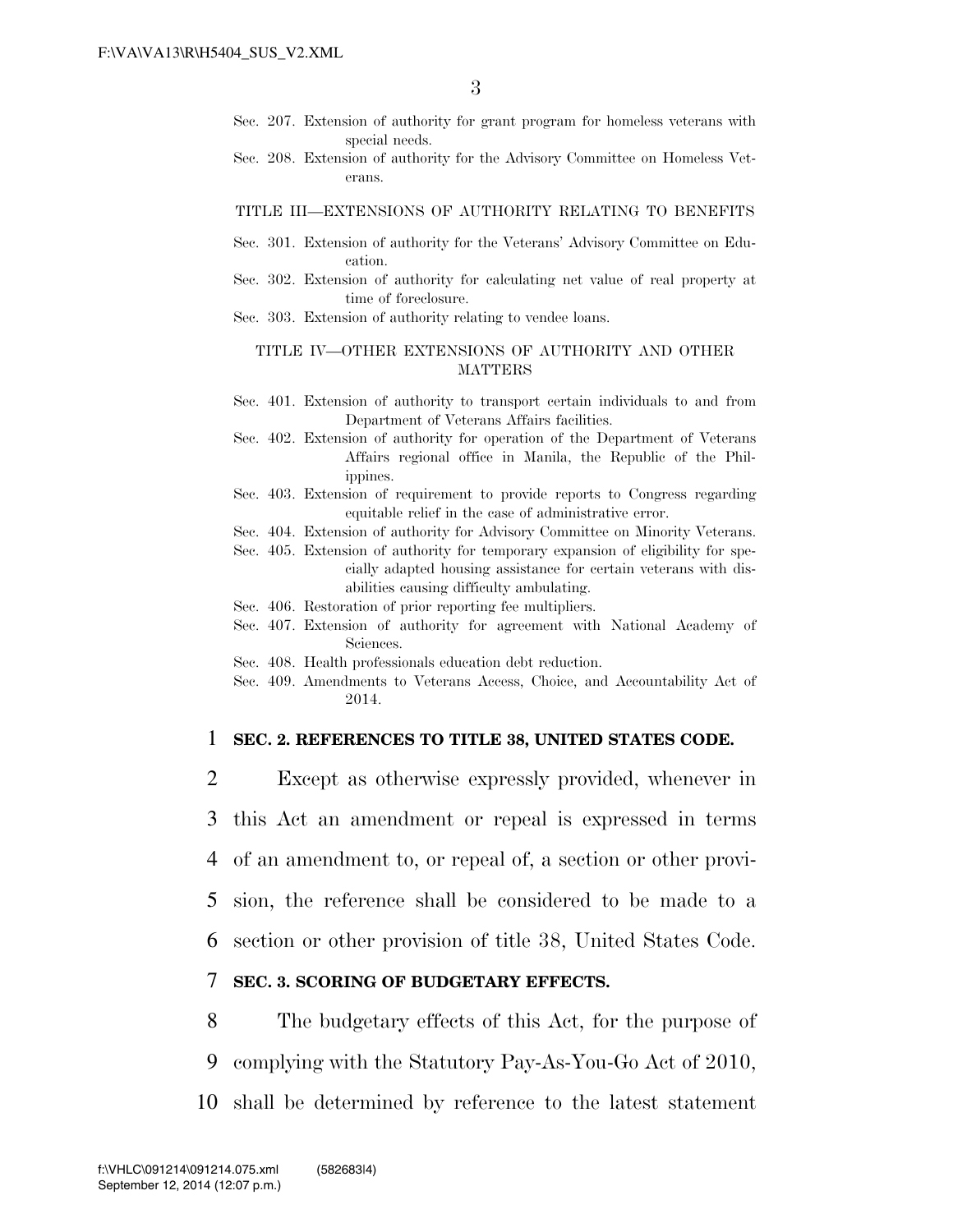titled ''Budgetary Effects of PAYGO Legislation'' for this Act, submitted for printing in the Congressional Record by the Chairman of the House Budget Committee, pro- vided that such statement has been submitted prior to the vote on passage.

## **TITLE I—EXTENSIONS OF AU- THORITY RELATING TO HEALTH CARE**

 **SEC. 101. EXTENSION OF REQUIREMENT TO PROVIDE NURSING HOME CARE TO CERTAIN VET- ERANS WITH SERVICE-CONNECTED DISABIL-ITIES.** 

 Section 1710A(d) is amended by striking ''December 31, 2014'' and inserting ''December 31, 2015''.

**SEC. 102. EXTENSION OF AUTHORITY FOR PILOT PROGRAM** 

**ON COUNSELING IN RETREAT SETTINGS FOR** 

## **WOMEN VETERANS NEWLY SEPARATED FROM**

### **SERVICE IN THE ARMED FORCES.**

 (a) EXTENSION OF AUTHORITY.—Subsection (d) of section 203 of the Caregivers and Veterans Omnibus Health Services Act of 2010 (Public Law 111–163; 124 Stat. 1143; 38 U.S.C. 1712A note) is amended to read as follows: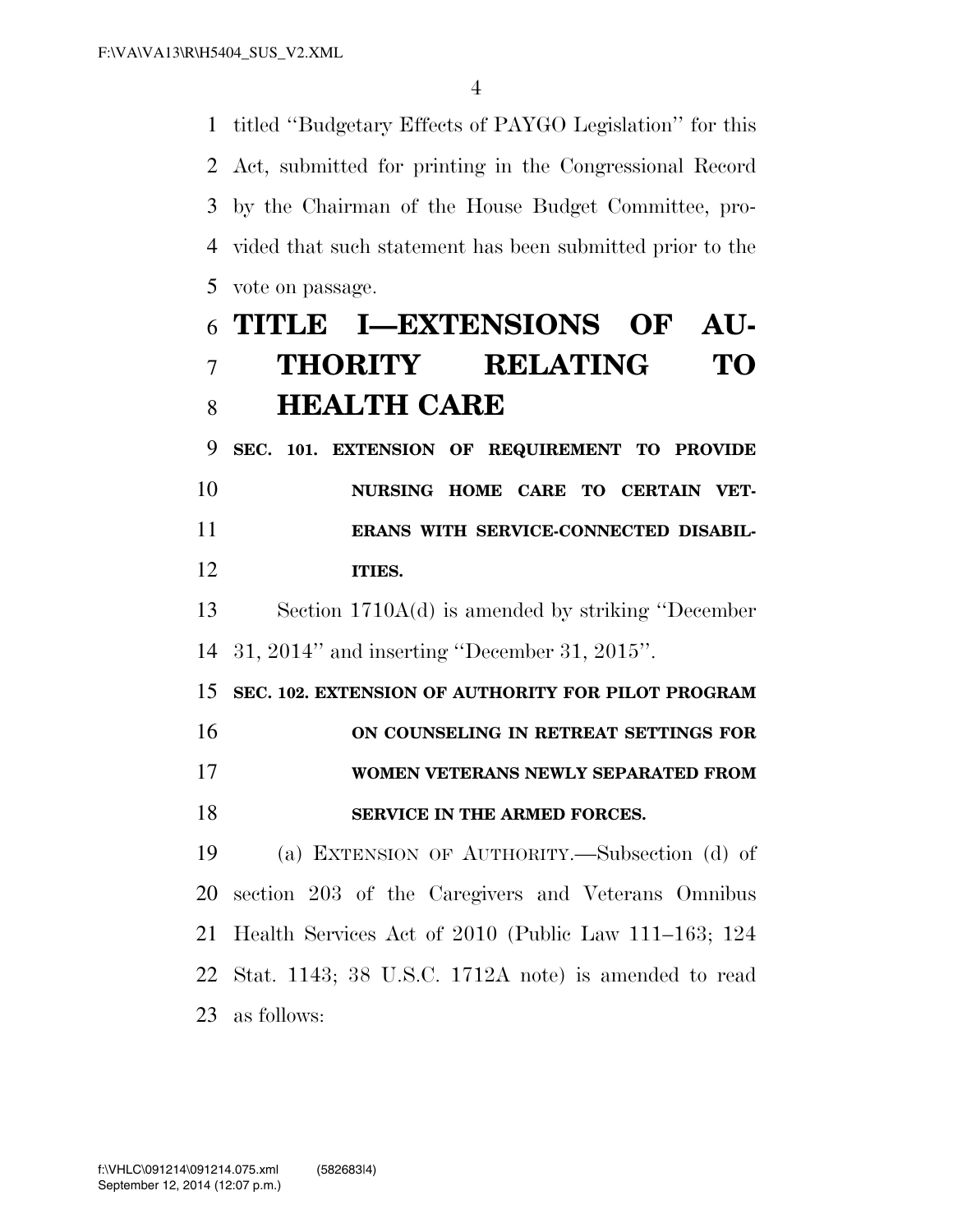''(d) TERMINATION.—The authority to carry out a pilot program under this section shall terminate on De-cember 31, 2015.''.

 (b) AUTHORIZATION OF APPROPRIATIONS.—Sub- section (f) of such section is amended by striking ''fiscal years 2010 and 2011'' and inserting ''fiscal years 2010, 2011, and 2015''.

## **SEC. 103. EXTENSION OF AUTHORITY FOR PILOT PROGRAM ON ASSISTANCE FOR CHILD CARE FOR CER-TAIN VETERANS RECEIVING HEALTH CARE.**

 (a) EXTENSION OF AUTHORITY.—Subsection (e) of section 205 of the Caregivers and Veterans Omnibus Health Services Act of 2010 (Public Law 111–163; 124 Stat. 1144; 38 U.S.C. 1710 note) is amended to read as follows:

 ''(e) TERMINATION.—The authority to carry out a pilot program under this section shall terminate on De-cember 31, 2015.''.

 (b) AUTHORIZATION OF APPROPRIATIONS.—Sub- section (h) of such section is amended by striking ''2014'' 21 and inserting "2015".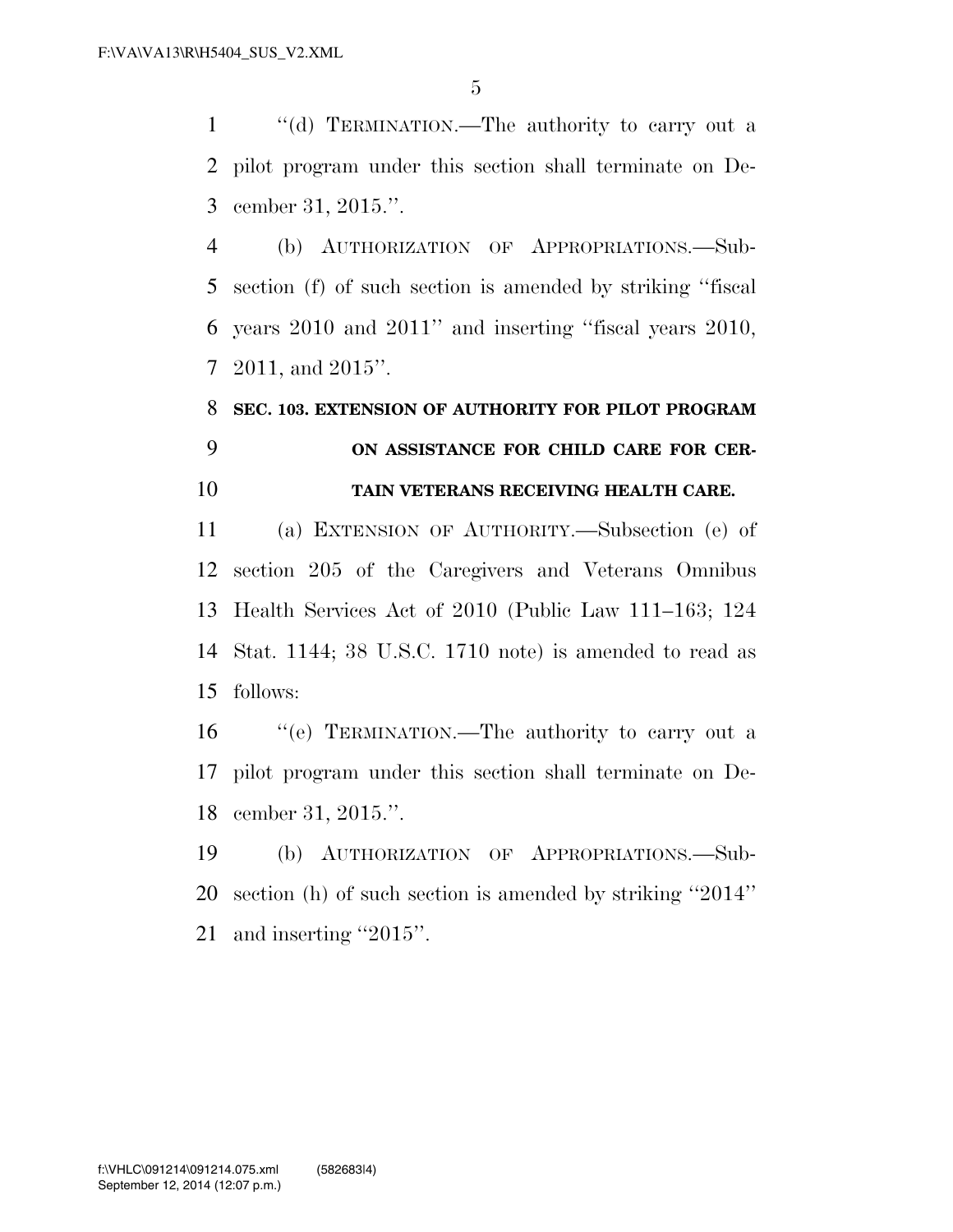| 1              | SEC. 104. EXTENSION OF AUTHORITY TO MAKE GRANTS TO         |
|----------------|------------------------------------------------------------|
| $\overline{2}$ | VETERANS SERVICE ORGANIZATIONS FOR                         |
| 3              | TRANSPORTATION OF HIGHLY RURAL VET-                        |
| $\overline{4}$ | <b>ERANS.</b>                                              |
| 5              | Section 307(d) of the Caregivers and Veterans Omni-        |
| 6              | bus Health Services Act of 2010 (Public Law 111–163;       |
| $\tau$         | 124 Stat. 1154; 38 U.S.C. 1710 note) is amended by         |
| 8              | striking "2014" and inserting "2015".                      |
| 9              | SEC. 105. EXTENSION OF REQUIREMENT FOR REPORT ON           |
| 10             | <b>ACTIVITIES OF DEPARTMENT OF DEFENSE-</b>                |
| 11             | DEPARTMENT OF VETERANS AFFAIRS INTER-                      |
| 12             | <b>AGENCY PROGRAM OFFICE.</b>                              |
| 13             | Section $1635(h)(1)$ of the Wounded Warrior Act            |
| 14             | (title XVI of Public Law 110–181; 122 Stat. 460; 10        |
|                | 15 U.S.C. 1071 note) is amended by striking "2014" and in- |
| 16             | serting "2015".                                            |

**SEC. 106. EXTENSION OF AUTHORITY FOR THE PERFORM-**

 **ANCE OF MEDICAL DISABILITIES EXAMINA-TIONS BY CONTRACT PHYSICIANS.** 

 Section 704(c) of the Veterans Benefits Act of 2003 (Public Law 108–183; 38 U.S.C. 5101 note) is amended by striking ''December 31, 2014'' and inserting ''Decem-ber 31, 2015''.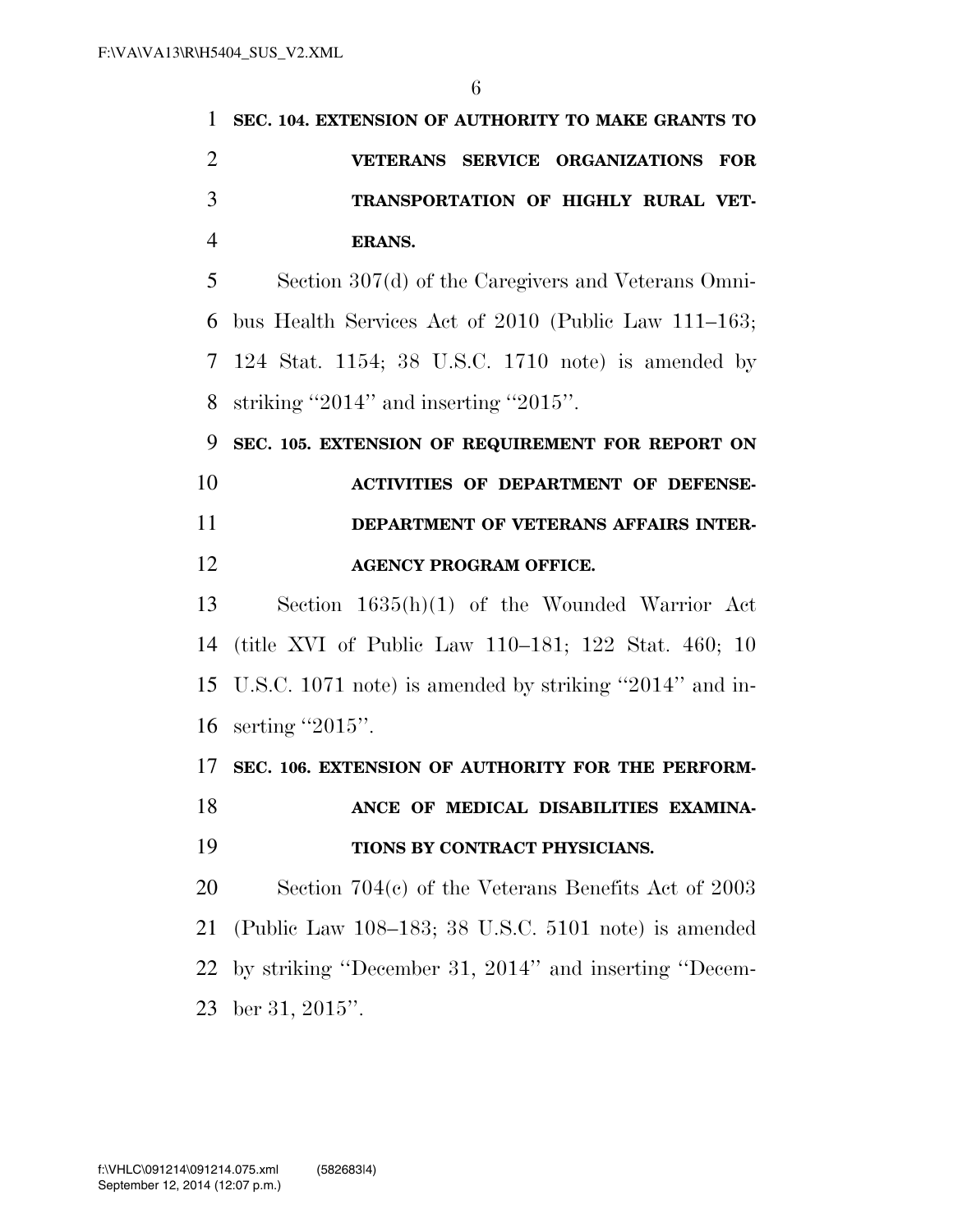| 1              | SEC. 107. EXTENSION OF AUTHORITY FOR COLLECTION OF                   |
|----------------|----------------------------------------------------------------------|
| $\overline{2}$ | COPAYMENTS FOR HOSPITAL CARE<br><b>AND</b>                           |
| 3              | <b>NURSING HOME CARE.</b>                                            |
| $\overline{4}$ | Section $1710(f)(2)(B)$ is amended by striking "Sep-                 |
| 5              | tember 30, $2014$ " and inserting "September 30, $2015$ ".           |
| 6              | SEC. 108. EXTENSION OF AUTHORITY FOR RECOVERY FROM                   |
| 7              | THIRD PARTIES OF COST OF CARE AND SERV-                              |
| 8              | <b>FURNISHED TO</b><br><b>VETERANS</b><br><b>ICES</b><br><b>WITH</b> |
| 9              | HEALTH-PLAN CONTRACTS FOR NON-SERV-                                  |
| 10             | <b>ICE-CONNECTED DISABILITY.</b>                                     |
| 11             | Section $1729(a)(2)(E)$ is amended by striking "Octo-                |
| 12             | ber 1, 2014" and inserting "October 1, 2015".                        |
|                |                                                                      |
| 13             | TITLE II—EXTENSIONS OF AU-                                           |
| 14             | THORITY RELATING<br>TO                                               |
| 15             | <b>HOMELESSNESS</b>                                                  |
| 16             | SEC. 201. EXTENSION OF CURRENT FUNDING LEVEL FOR                     |
|                | <b>COMPREHENSIVE SERVICE PROGRAMS FOR</b>                            |
| 17<br>18       | <b>HOMELESS VETERANS.</b>                                            |
| 19             | Section $2013(7)$ is amended by striking                             |
|                | 20 "\$150,000,000" and inserting "\$250,000,000".                    |
| 21             | SEC. 202. EXTENSION OF AUTHORITY FOR HOMELESS VET-                   |
| 22             | ERANS REINTEGRATION PROGRAMS.                                        |
| 23             | Section $2021(e)(1)(F)$ is amended by striking                       |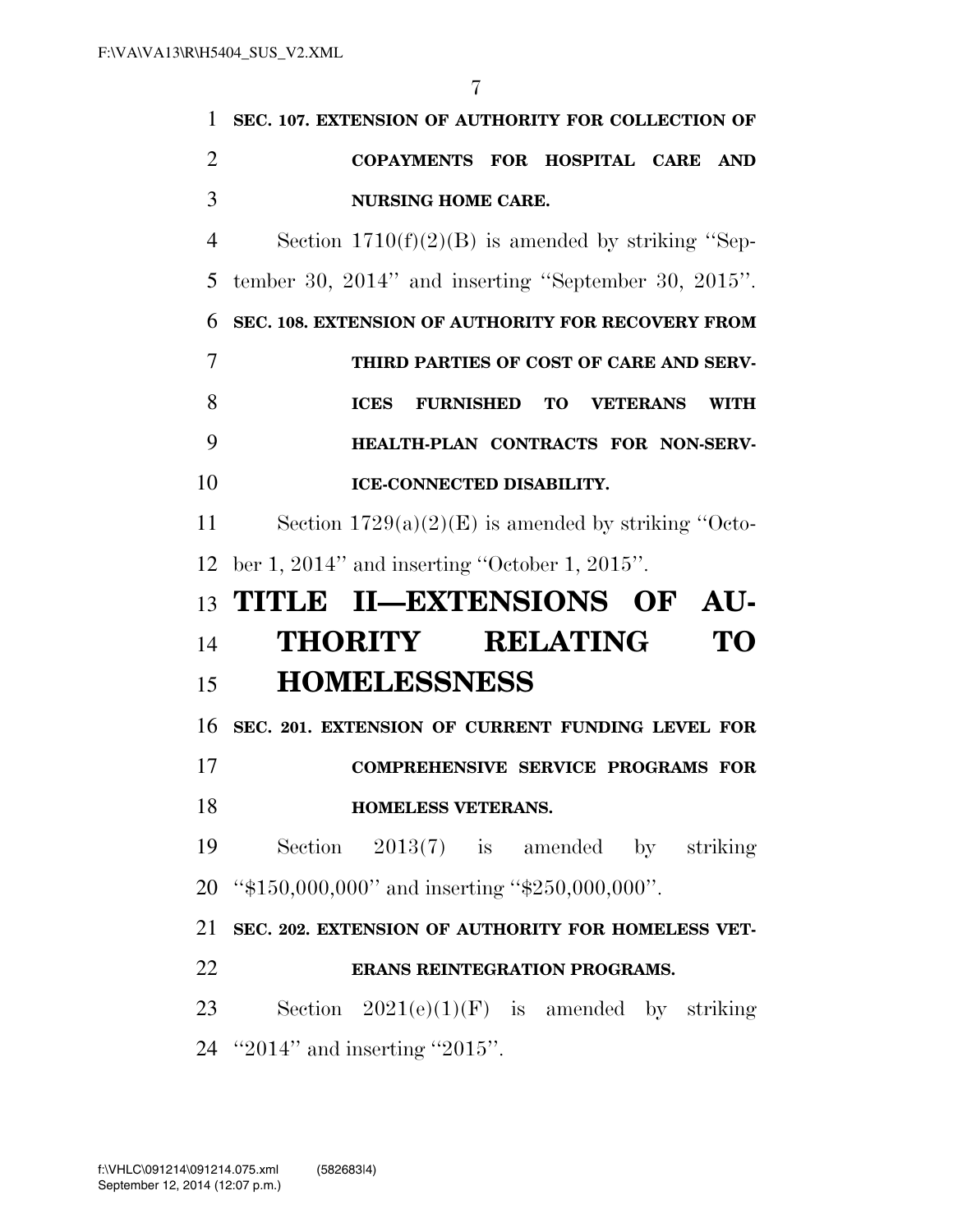| 1              | SEC. 203. EXTENSION OF AUTHORITY TO PROVIDE REFER-         |
|----------------|------------------------------------------------------------|
| $\overline{2}$ | RAL AND COUNSELING SERVICES FOR CER-                       |
| 3              | TAIN VETERANS AT RISK OF HOMELESSNESS.                     |
| 4              | (a) EXTENSION OF AUTHORITY.—Subsection (d) of              |
| 5              | section 2023 is amended by striking "September 30,         |
| 6              | 2014" and inserting "September 30, 2015".                  |
| 7              | (b) TECHNICAL AMENDMENT.—Subsection $(c)(3)$ of            |
| 8              | such section is amended by striking "enter into contracts" |
| 9              | and inserting "make grants".                               |
| 10             | SEC. 204. EXTENSION OF AUTHORITY FOR TREATMENT AND         |
| 11             | REHABILITATION SERVICES FOR SERIOUSLY                      |
|                |                                                            |
| 12             | MENTALLY ILL AND HOMELESS VETERANS.                        |
| 13             | (a) GENERAL TREATMENT.—Section 2031(b) is                  |
| 14             | amended by striking "December 31, 2014" and inserting      |
| 15             | "September 30, $2015$ ".                                   |
| 16             | (b) ADDITIONAL SERVICES AT CERTAIN LOCA-                   |
| 17             | TIONS.—Section 2033(d) is amended by striking "Decem-      |
| 18             | ber 31, 2014" and inserting "September 30, 2015".          |
| 19             | SEC. 205. EXTENSION OF AUTHORITY TO PROVIDE HOUS-          |
| 20             | ING ASSISTANCE FOR HOMELESS VETERANS.                      |
| 21             | Section $2041(c)$ is amended by striking "December"        |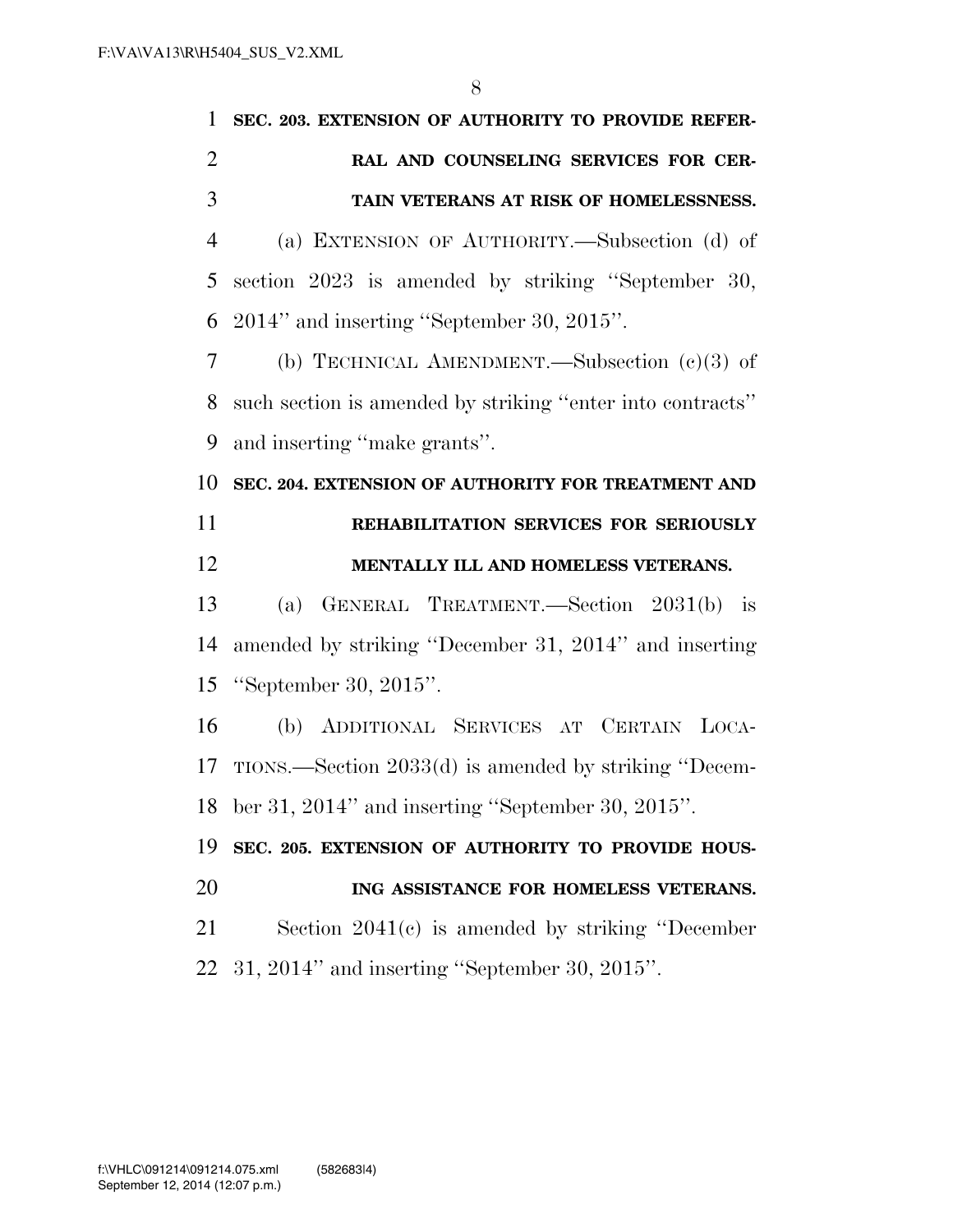| 1              | SEC. 206. EXTENSION OF AUTHORITY TO PROVIDE FINAN-     |
|----------------|--------------------------------------------------------|
| $\overline{2}$ | CIAL ASSISTANCE FOR SUPPORTIVE SERV-                   |
| 3              | <b>ICES FOR VERY LOW-INCOME VETERAN FAMI-</b>          |
| $\overline{4}$ | LIES IN PERMANENT HOUSING.                             |
| 5              | Section $2044(e)(1)(E)$ is amended by striking "fiscal |
| 6              | years 2013 and 2014" and inserting "fiscal years 2013  |
| 7              | through $2015$ ".                                      |
| 8              | SEC. 207. EXTENSION OF AUTHORITY FOR GRANT PRO-        |
| 9              | <b>GRAM FOR HOMELESS VETERANS WITH SPE-</b>            |
| 10             | <b>CIAL NEEDS.</b>                                     |
| 11             | Section $2061(d)(1)$ is amended by striking "2014"     |
| 12             | and inserting "2015".                                  |
| 13             | SEC. 208. EXTENSION OF AUTHORITY FOR THE ADVISORY      |
| 14             | <b>COMMITTEE ON HOMELESS VETERANS.</b>                 |
| 15             | Section $2066(d)$ is amended by striking "December"    |
| 16             | $31, 2014"$ and inserting "December 31, 2015".         |
| 17             | TITLE III—EXTENSIONS OF AU-                            |
| 18             | THORITY RELATING TO BENE-                              |
| 19             | <b>FITS</b>                                            |
| 20             | SEC. 301. EXTENSION OF AUTHORITY FOR THE VETERANS'     |
| 21             | ADVISORY COMMITTEE ON EDUCATION.                       |
| 22             | Section $3692(c)$ is amended by striking "December"    |
| 23             | $31, 2014"$ and inserting "December 31, 2015".         |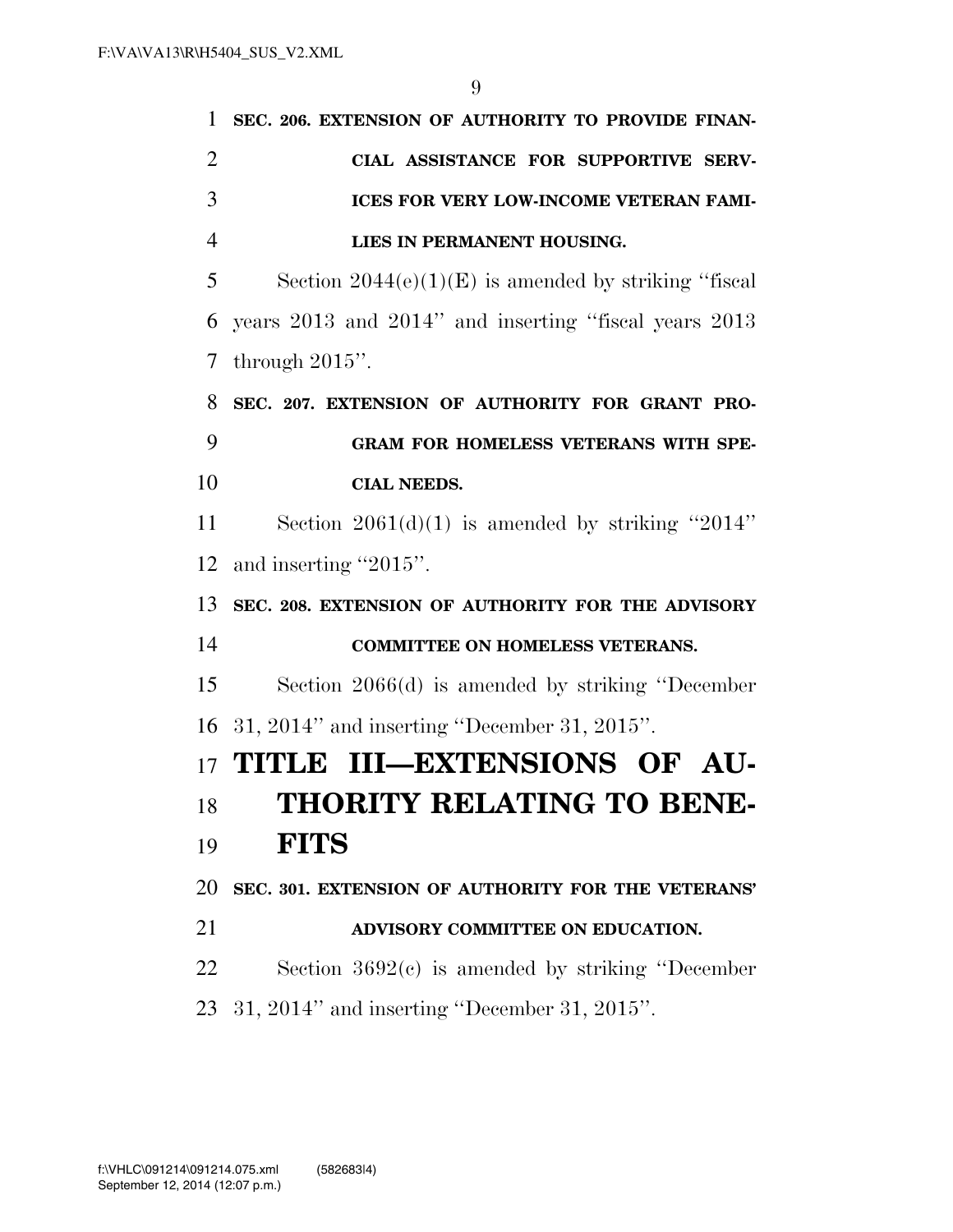| 1              | SEC. 302. EXTENSION OF AUTHORITY FOR CALCULATING       |
|----------------|--------------------------------------------------------|
| $\overline{2}$ | NET VALUE OF REAL PROPERTY AT TIME OF                  |
| 3              | <b>FORECLOSURE.</b>                                    |
| $\overline{4}$ | Section $3732(e)(11)$ is amended by striking "October" |
| 5              | $1, 2014"$ and inserting "October 1, 2015".            |
| 6              | SEC. 303. EXTENSION OF AUTHORITY RELATING TO VEND-     |
| $\overline{7}$ | EE LOANS.                                              |
| 8              | Section $3733(a)(7)$ is amended—                       |
| 9              | $(1)$ in the matter preceding subparagraph $(A)$ ,     |
| 10             | by striking "September 30, 2014" and inserting         |
| 11             | "September 30, $2015$ "; and                           |
| 12             | $(2)$ in subparagraph $(C)$ , by striking "Sep-        |
| 13             | tember 30, 2014," and inserting "September 30,         |
| 14             | $2015$ .".                                             |
| 15             | TITLE IV-OTHER EXTENSIONS                              |
| 16             | OF AUTHORITY AND OTHER                                 |
| 17             | <b>MATTERS</b>                                         |
| 18             | SEC. 401. EXTENSION OF AUTHORITY TO TRANSPORT CER-     |
| 19             | TAIN INDIVIDUALS TO AND FROM DEPART-                   |
| 20             | MENT OF VETERANS AFFAIRS FACILITIES.                   |
| 21             | Section $111A(a)(2)$ is amended by striking "Decem-    |
| 22             | ber 31, 2014" and inserting "December 31, 2015".       |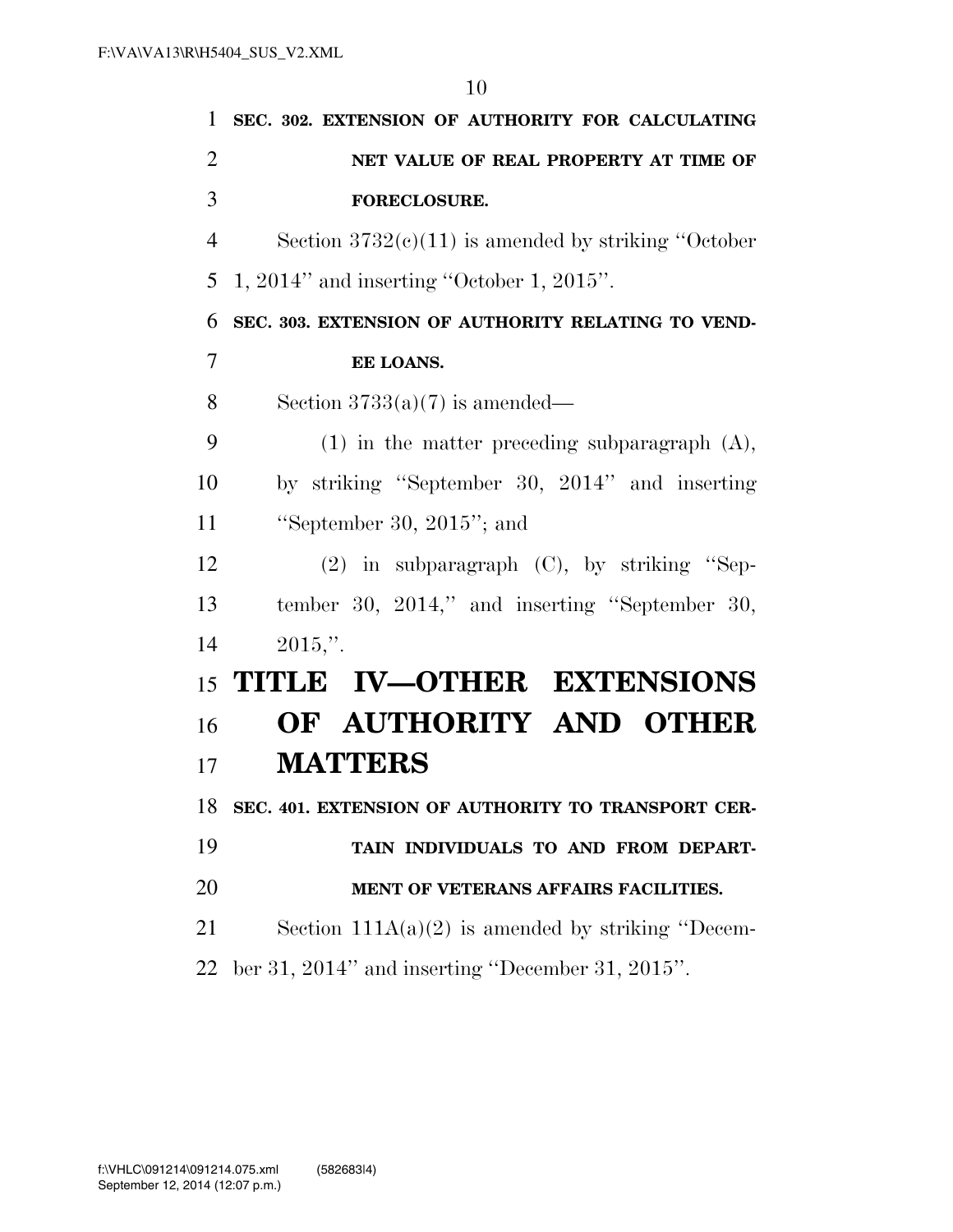| 1              | SEC. 402. EXTENSION OF AUTHORITY FOR OPERATION OF     |
|----------------|-------------------------------------------------------|
| $\overline{2}$ | THE DEPARTMENT OF VETERANS AFFAIRS                    |
| 3              | REGIONAL OFFICE IN MANILA, THE REPUB-                 |
| $\overline{4}$ | LIC OF THE PHILIPPINES.                               |
| 5              | Section 315(b) is amended by striking "December 31,   |
| 6              | 2014" and inserting "September 30, 2015".             |
| 7              | SEC. 403. EXTENSION OF REQUIREMENT TO PROVIDE RE-     |
| 8              | PORTS TO CONGRESS REGARDING EQUI-                     |
| 9              | TABLE RELIEF IN THE CASE OF ADMINISTRA-               |
| 10             | TIVE ERROR.                                           |
| 11             | Section $503(c)$ is amended by striking "December 31, |
| 12             | $2014$ " and inserting "December 31, $2015$ ".        |
| 13             | SEC. 404. EXTENSION OF AUTHORITY FOR ADVISORY COM-    |
| 14             | MITTEE ON MINORITY VETERANS.                          |
| 15             | Section $544(e)$ is amended by striking "December 31, |
|                | 16 2014" and inserting "December 31, 2015".           |
| 17             | SEC. 405. EXTENSION OF AUTHORITY FOR TEMPORARY EX-    |
| 18             | PANSION OF ELIGIBILITY FOR SPECIALLY                  |
| 19             | ADAPTED HOUSING ASSISTANCE FOR CER-                   |
| 20             | TAIN VETERANS WITH DISABILITIES CAUSING               |
| 21             | DIFFICULTY AMBULATING.                                |
| 22             | Section $2101(a)(4)$ is amended—                      |
| 23             | $(1)$ in subparagraph $(A)$ , by striking "Sep-       |
| 24             | tember 30, 2014" and inserting "September 30,         |
| 25             | $2015$ "; and                                         |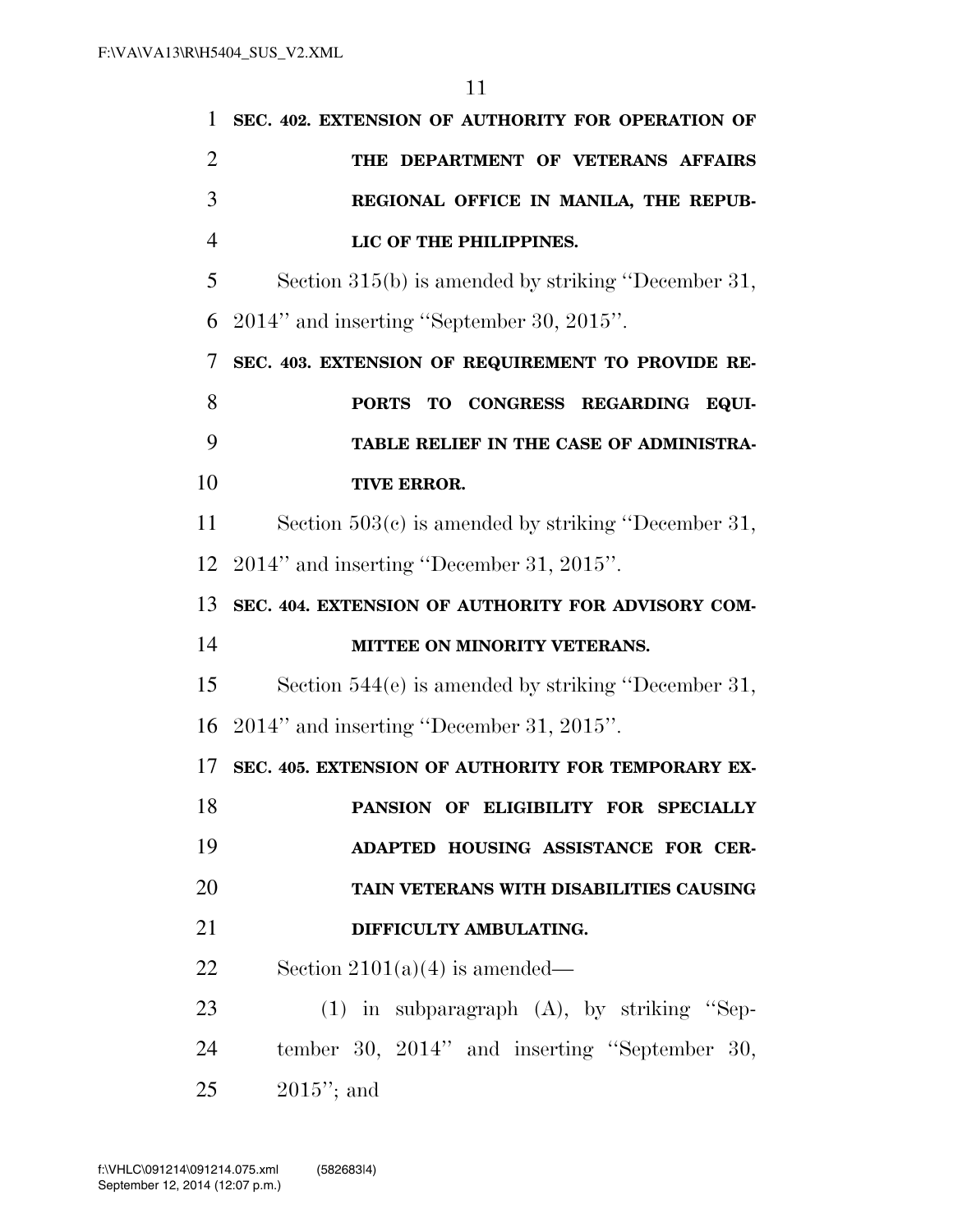| $\mathbf{1}$   | $(2)$ in subparagraph $(B)$ , by striking "fiscal                |
|----------------|------------------------------------------------------------------|
| $\overline{2}$ | year 2014" and inserting "each of fiscal years 2014              |
| 3              | and 2015".                                                       |
| $\overline{4}$ | SEC. 406. RESTORATION OF PRIOR REPORTING FEE MULTI-              |
| 5              | PLIERS.                                                          |
| 6              | During the one-year period beginning on the date of              |
| 7              | the enactment of this Act, the second sentence of section        |
| 8              | $3684(c)$ shall be applied—                                      |
| 9              | (1) by substituting " $\frac{6}{3}$ " for " $\frac{4}{3}$ "; and |
| 10             | (2) by substituting " $$13"$ for " $$15"$ .                      |
| 11             | SEC. 407. EXTENSION OF AUTHORITY FOR AGREEMENT                   |
| 12             | WITH NATIONAL ACADEMY OF SCIENCES.                               |
| 13             | Section 3(i) of the Agent Orange Act of 1991 (Public             |
| 14             | Law 102-4; 105 Stat. 13; 38 U.S.C. 1116 note) is amend-          |
| 15             | ed by striking "October 1, 2014" and inserting "Decem-           |
| 16             | ber 31, 2015".                                                   |
| 17             | SEC. 408. HEALTH PROFESSIONALS EDUCATION DEBT RE-                |
| 18             | DUCTION.                                                         |
| 19             | Section 7683 is amended—                                         |
| 20             | (1) by striking subsection (a) and inserting the                 |
| 21             | following new subsection:                                        |
| 22             | "(a) IN GENERAL.—Education debt reduction pay-                   |
| 23             | ments under the Education Debt Reduction Program shall           |
| 24             |                                                                  |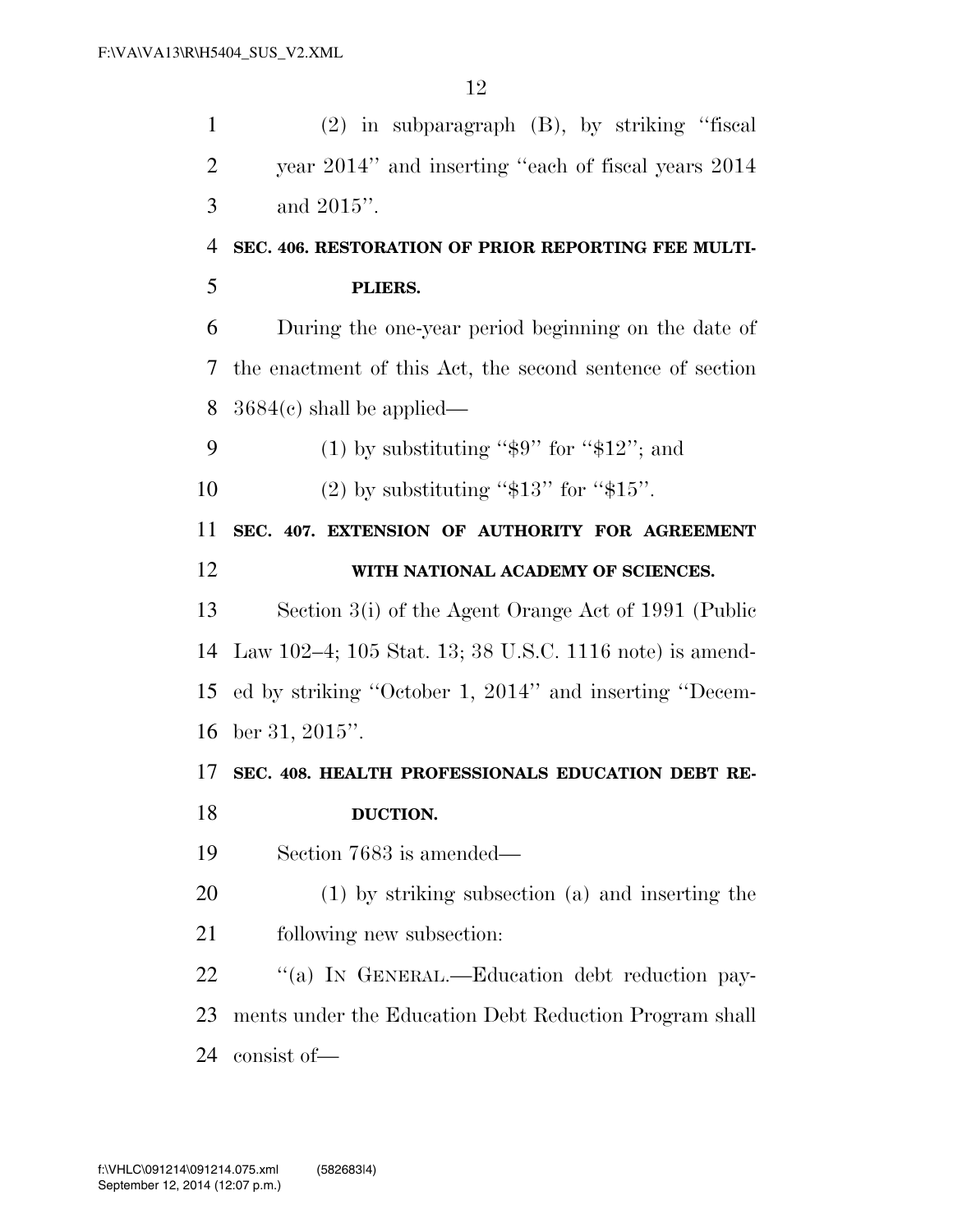| $\mathbf{1}$   | $\lq(1)$ payments to individuals selected to partici-     |
|----------------|-----------------------------------------------------------|
| $\overline{2}$ | pate in the program of principal and interest on          |
| 3              | loans described in section $7682(a)(2)$ of this title; or |
| $\overline{4}$ | $\lq(2)$ payments for the principal and interest on       |
| 5              | such loans of such individuals to the holders of such     |
| 6              | $loans.$ ";                                               |
| 7              | $(2)$ in subsections (b) and (c), by striking "pay-       |
| 8              | ments to" both places it appears and inserting "pay-      |
| 9              | ments to or for"; and                                     |
| 10             | $(3)$ in subsection $(d)$ —                               |
| 11             | $(A)$ in paragraph $(1)$ , by striking "made              |
| 12             | to" and inserting "made to or for"; and                   |
| 13             | (B) in paragraph $(2)(A)$ , by striking "pay-             |
| 14             | able to that" and inserting "payable to or for            |
| 15             | that".                                                    |
| 16             | SEC. 409. AMENDMENTS TO VETERANS ACCESS, CHOICE,          |
| 17             | AND ACCOUNTABILITY ACT OF 2014.                           |
| 18             | (a) EXPANDED AVAILABILITY OF HOSPITAL CARE                |
| 19             | AND MEDICAL SERVICES.—Section 101 of the Veterans         |
| 20             | Access, Choice, and Accountability Act of 2014 (Public    |
| 21             | Law 113–146; 38 U.S.C. 1701 note) is amended—             |
| 22             | $(1)$ in subsection $(e)$ —                               |
| 23             | (A) in paragraph $(1)(A)$ , by inserting "pro-            |
| 24             | vide the veteran an appointment that exceeds              |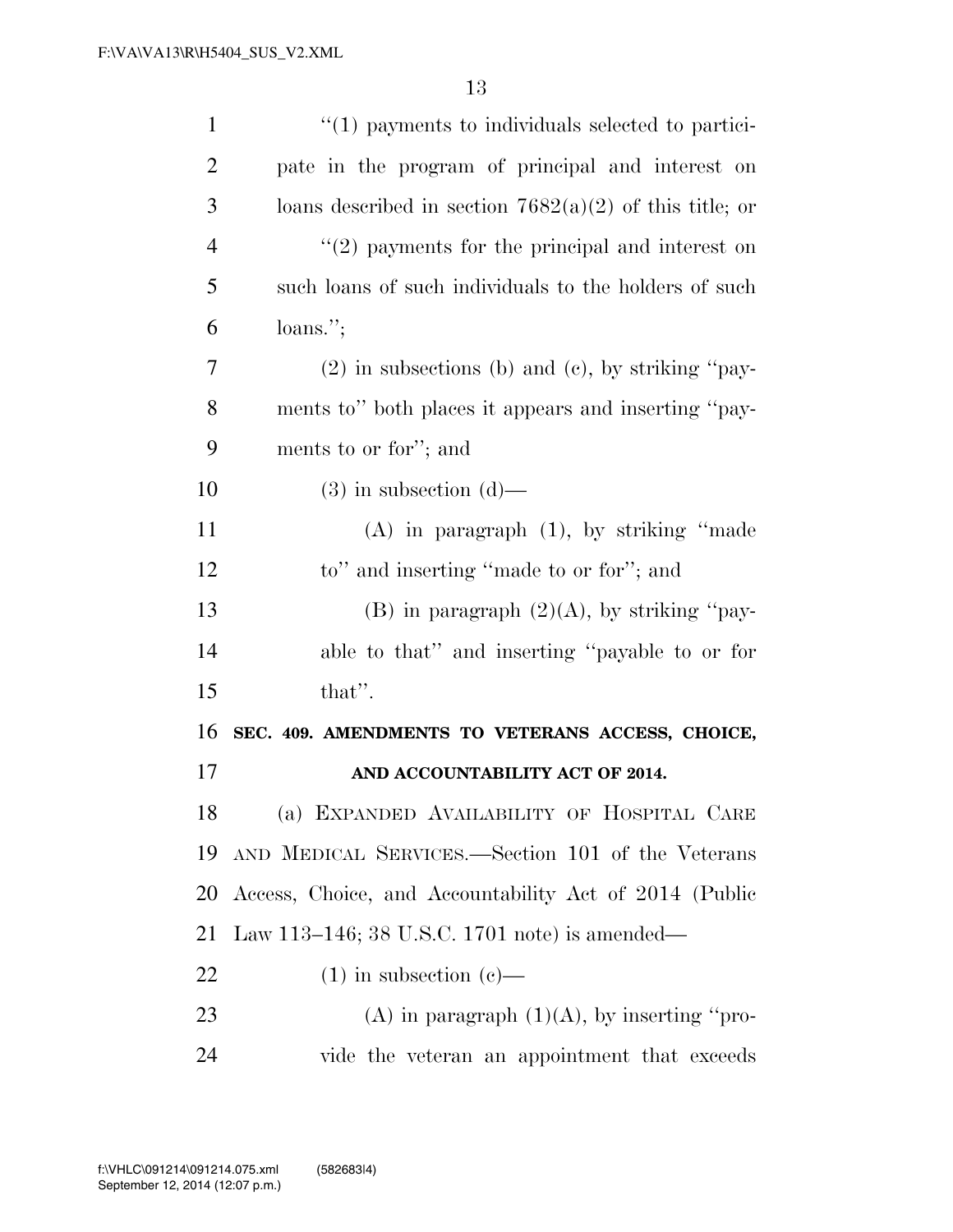| $\mathbf{1}$   | the wait-time goals described in such subsection       |
|----------------|--------------------------------------------------------|
| $\overline{2}$ | or" before "place such"; and                           |
| 3              | (B) in paragraph $(2)$ , by inserting "(or             |
| $\overline{4}$ | other digital channel)" after "website";               |
| 5              | (2) in subsection (d)(1)(A), by adding at the          |
| 6              | end the following new sentences: "An agreement en-     |
| 7              | tered into pursuant to this subparagraph may not be    |
| 8              | treated as a Federal contract for the acquisition of   |
| 9              | goods or services and is not subject to any provision  |
| 10             | of law governing Federal contracts for the acquisi-    |
| 11             | tion of goods or services. Before entering into an     |
| 12             | agreement pursuant to this subparagraph, the Sec-      |
| 13             | retary shall, to the maximum extent practicable and    |
| 14             | consistent with the requirements of this section, fur- |
| 15             | nish such care and services to such veterans under     |
| 16             | this section with such entities pursuant to sharing    |
| 17             | agreements, existing contracts entered into by the     |
| 18             | Secretary, or other processes available at medical fa- |
| 19             | cilities of the Department.";                          |
| 20             | (3) in subsection (1)(1), by inserting "a copy         |
| 21             | of" before "any medical record"; and                   |
| 22             | (4) by adding at the end the following new sub-        |
| 23             | section:                                               |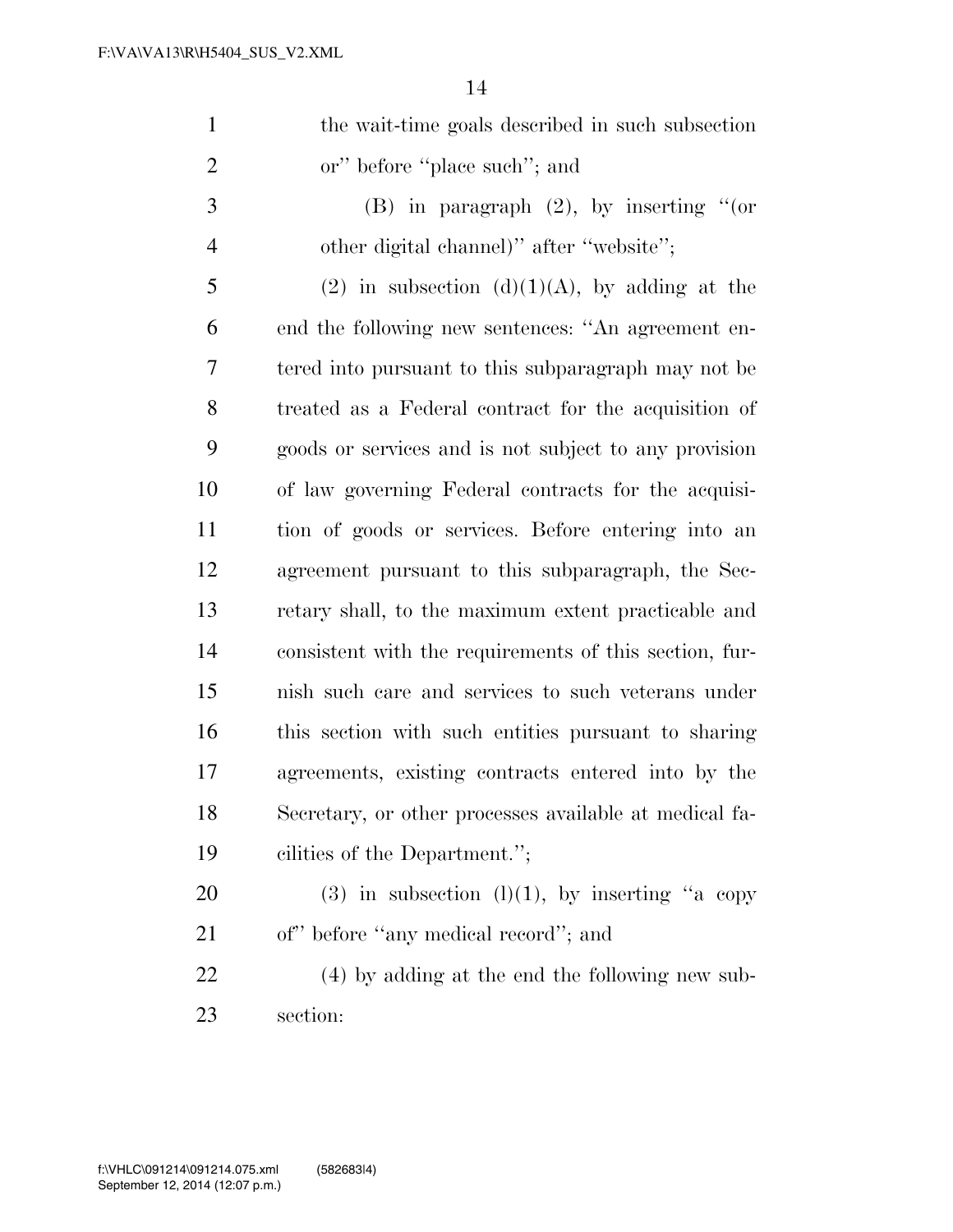''(t) WAIVER OF CERTAIN PRINTING REQUIRE- MENTS.—Section 501 of title 44, United States Code, shall not apply in carrying out this section.''.

 (b) COLLABORATION BETWEEN VA AND INDIAN HEALTH SERVICE.—Section 102 of the Veterans Access, Choice, and Accountability Act of 2014 (Public Law 113– 146; 38 U.S.C. 1701 note) is amended—

 (1) in subsection (b), by striking ''The Sec- retary of Veterans Affairs shall establish'' and in- serting the following: ''The Secretary of Veterans Affairs and the Director of the Indian Health Serv-ice shall jointly establish and implement'';

 (2) in subsection (c), by adding at the end the following new paragraph:

 ''(3) Entering into an agreement between the Department and the Indian Health Service described 17 in paragraph  $(2)(A)$  with respect to the effect of such agreement on the priority access of any Indian to health care services provided through the Indian Health Service, the eligibility of any Indian to re- ceive health services through the Indian Health Service, and the quality of health care services pro- vided to any Indian through the Indian Health Serv-ice.''; and

(3) by striking subsection (d).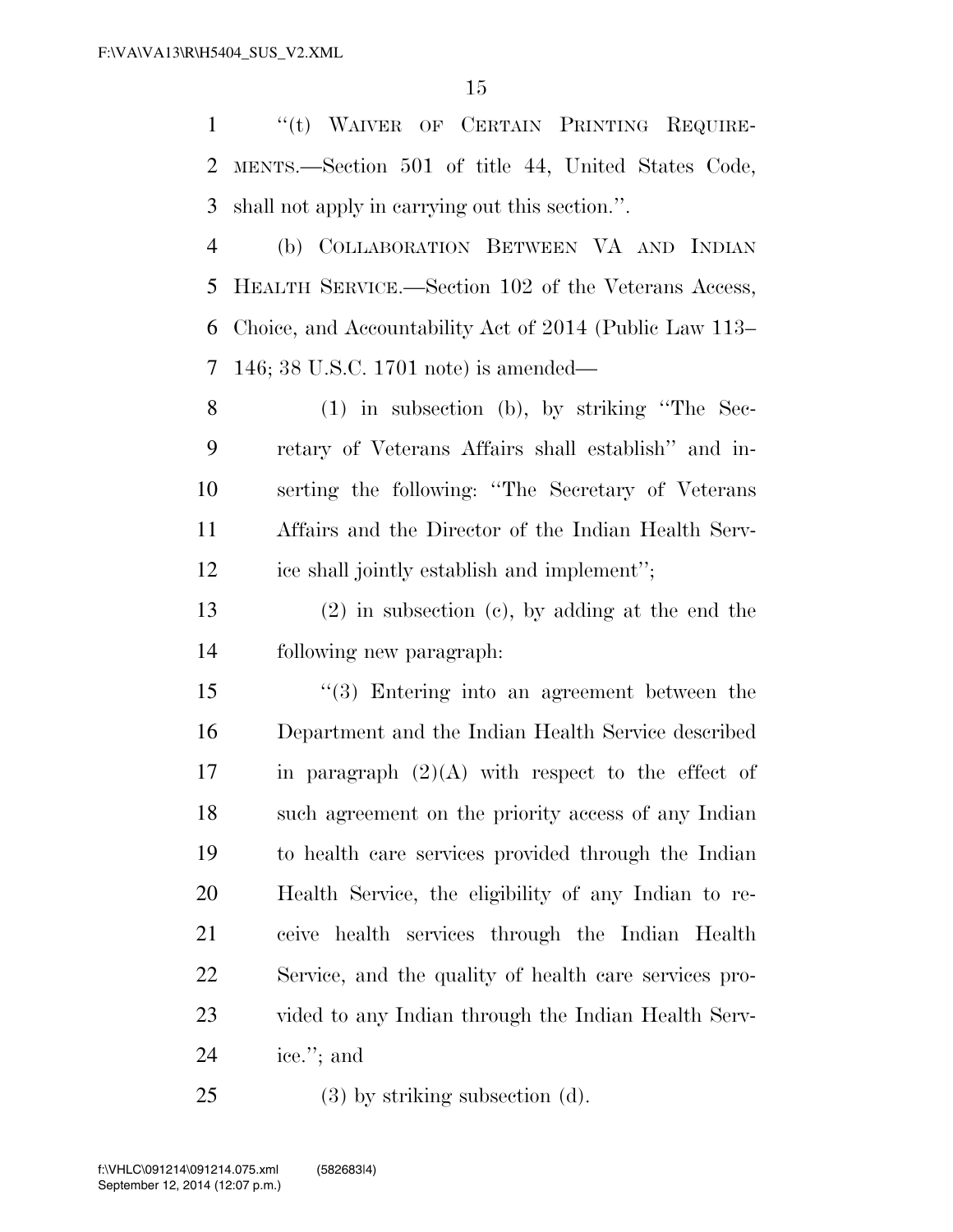| 1              | (c) PROMPT PAYMENT.—Section 105 of the Veterans        |
|----------------|--------------------------------------------------------|
| 2              | Access, Choice, and Accountability Act of 2014 (Public |
| 3              | Law 113–146; 38 U.S.C. 1701 note) is amended—          |
| $\overline{4}$ | $(1)$ in subsection $(a)$ , by striking "section       |
| 5              | $1315$ " and inserting "part $1315$ ";                 |
| 6              | $(2)$ in subsection $(b)(2)$ , by striking "chapter"   |
| 7              | 39" and inserting "chapter 39 of title 31"; and        |
| 8              | $(3)$ in subsection $(d)$ , by striking "required by   |
| 9              | subsection (b)" and inserting "required by sub-        |
| 10             | section $(e)$ ".                                       |
| 11             | (d) IMPROVEMENT OF ACCESS TO MOBILE VET CEN-           |
| 12             | TERS.—Section 204 of the Veterans Access, Choice, and  |
| 13             | Accountability Act of 2014 (Public Law 113-146; 38     |
| 14             | U.S.C. $1701$ note) is amended—                        |
| 15             | $(1)$ in subsection $(a)$ —                            |
| 16             | $(A)$ in paragraph $(1)$ , by inserting "and re-       |
| 17             | adjustment counseling services" after "other           |
| 18             | health care"; and                                      |
| 19             | $(B)$ in paragraph $(2)$ —                             |
| 20             | $(i)$ in subparagraph $(B)$ , by inserting             |
| 21             | "and events" after "locations"; and                    |
| 22             | (ii) in subparagraph $(C)$ , by inserting              |
| 23             | "and outreach contacts" after "appoint-                |
| 24             | ments"; and                                            |
| 25             | $(2)$ in subsection $(b)(2)$ —                         |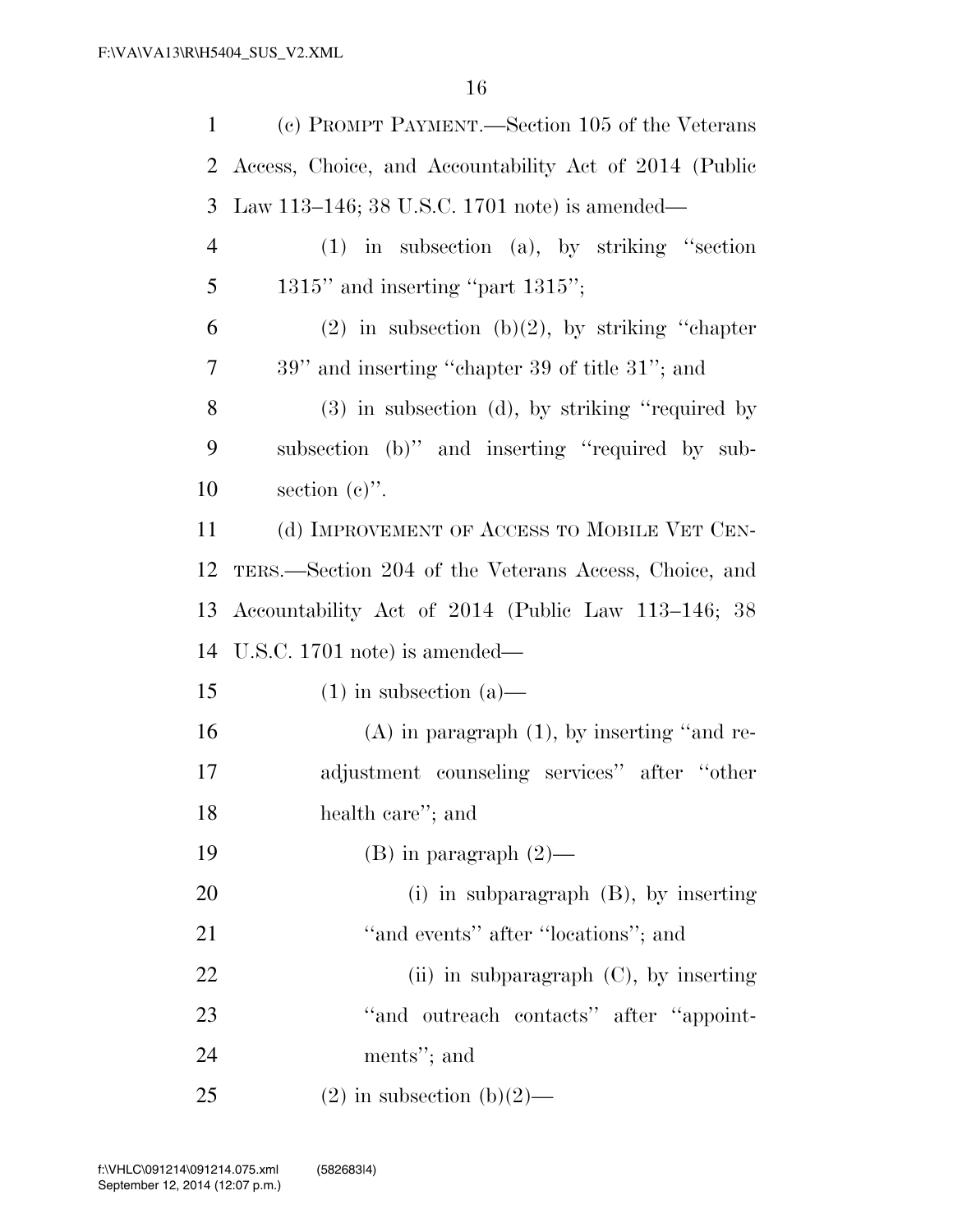| $\mathbf{1}$   | $(A)$ in subparagraph $(A)$ —                               |  |
|----------------|-------------------------------------------------------------|--|
| $\overline{2}$ | (i) in the matter preceding clause (i),                     |  |
| $\mathfrak{Z}$ | by inserting "and readjustment coun-                        |  |
| $\overline{4}$ | seling" after "telemedicine services"; and                  |  |
| 5              | (ii) in clause (iii), by inserting "and                     |  |
| 6              | outreach contacts" after "appointments";                    |  |
| 7              | $(B)$ in subparagraph $(B)$ , by inserting                  |  |
| 8              | "and readjustment counseling" after "health                 |  |
| 9              | care services"; and                                         |  |
| 10             | $(C)$ in subparagraph $(E)$ , by striking "mo-              |  |
| 11             | bile vet centers and".                                      |  |
| 12             | (e) IMPROVED TRANSPARENCY.—Section 206(b) of                |  |
| 13             | the Veterans Access, Choice, and Accountability Act of      |  |
| 14             | 2014 (Public Law 113–146; 38 U.S.C. 1701 note) is           |  |
| 15             | amended—                                                    |  |
| 16             | $(1)$ in paragraph $(1)$ , by striking "comprehen-          |  |
| 17             | sive database" and inserting "comprehensive, ma-            |  |
| 18             | chine-readable data set";                                   |  |
| 19             | $(2)$ in paragraph $(3)$ , by striking "notice in the       |  |
| 20             | database of the reason" and inserting "notice of the        |  |
| 21             | reason"; and                                                |  |
|                |                                                             |  |
| 22             | $(3)$ in paragraphs $(2)$ , $(3)$ , and $(4)$ , by striking |  |
| 23             | "database" each place it appears and inserting              |  |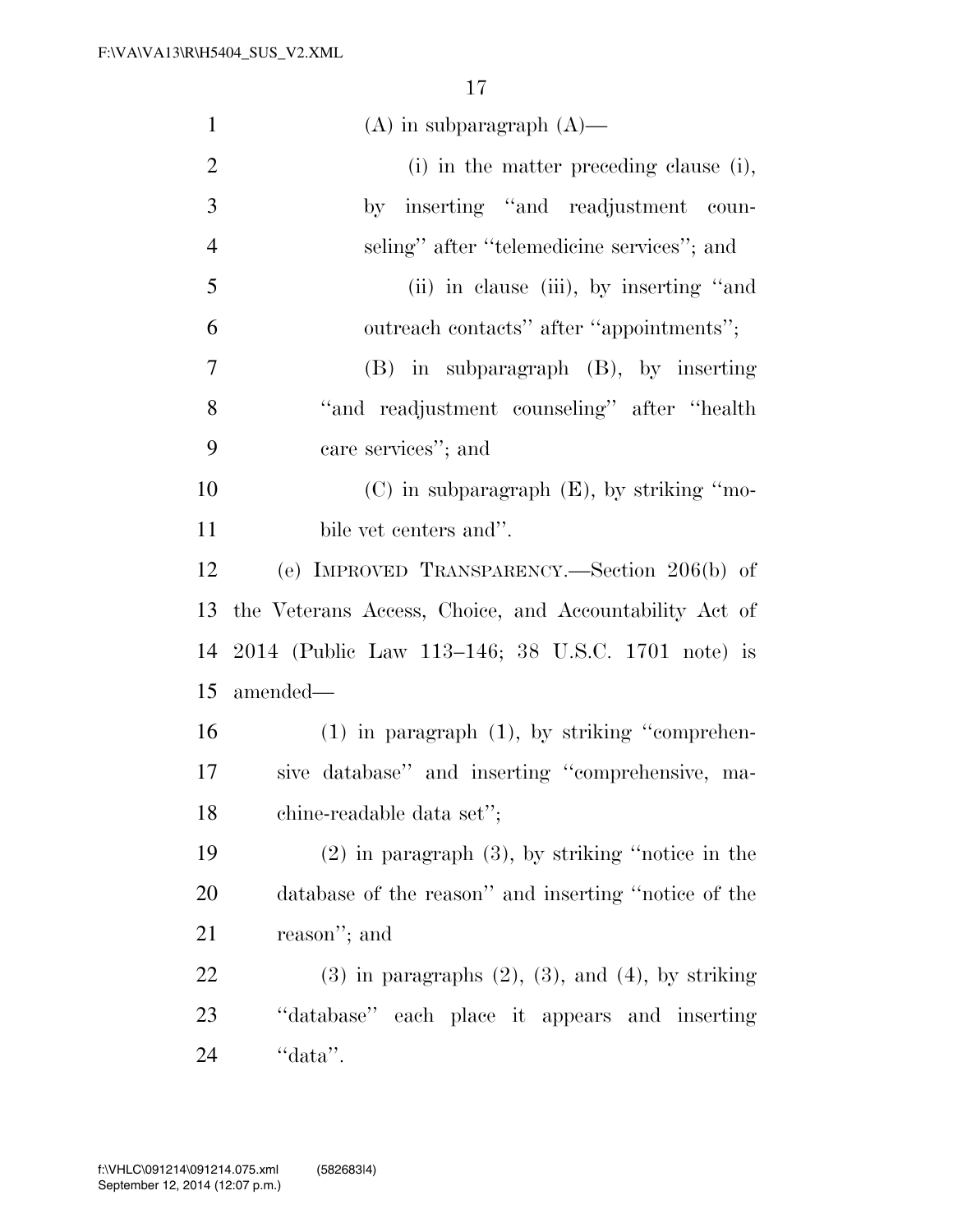(f) INFORMATION ON CREDENTIALS.—Section 207 of the Veterans Access, Choice, and Accountability Act of 2014 (Public Law 113–146; 38 U.S.C. 1701 note) is amended by striking ''successor database'' each place it appears and inserting ''successor data set''.

 (g) REPORT ON STAFFING SHORTAGES.—Section 301(b)(3) of the Veterans Access, Choice, and Account- ability Act of 2014 (Public Law 113–146) is amended— (1) in subparagraph (A), by striking ''Not later'' and all that follows through ''2019'' and in- serting the following: ''On October 1 of each year beginning in 2015 and ending in 2019''; and

13 (2) in subparagraph  $(B)$ —

 (A) in clause (iii), by striking ''at each'' and all that follows through the period at the end and inserting the following: ''or guidelines of the Department with respect to determining the ratio of residents to staff supervising resi-dents.''; and

 (B) by striking clause (v) and inserting the following new clause:

22  $\langle \hat{v}(v) \rangle$  Efforts of the Department, as of the date of the submittal of the report, to recruit and retain medical residents to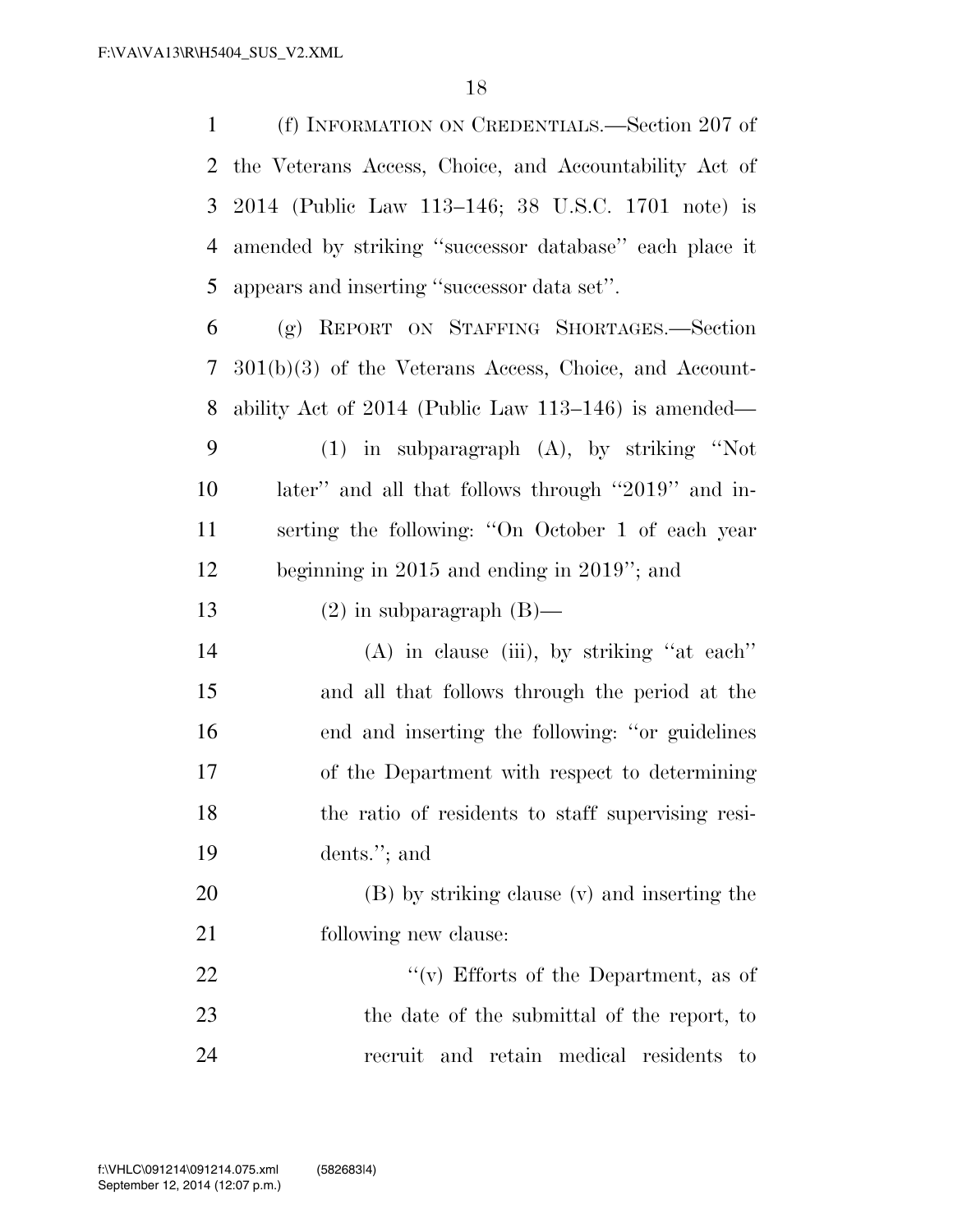| work for the Veterans Health Administra- |
|------------------------------------------|
| tion as full-time employees.".           |

 (h) PROJECT ARCH.—Section 403(j) of the Vet- erans' Mental Health and Other Care Improvements Act of 2008 (Public Law 110–387; 38 U.S.C. 1703 note) is amended—

 (1) by striking ''In carrying out'' and inserting ''Notwithstanding any provision of law relating to the use of competitive procedures in entering into contracts, in carrying out''; and

 (2) by inserting ''under this section'' after ''make use of contracts entered into''.

 (i) CLARIFICATION OF APPROVAL OF COURSES OF EDUCATION PROVIDED BY PUBLIC INSTITUTIONS OF HIGHER LEARNING AND IN-STATE TUITION RATE FOR VETERANS.—Paragraph (1) of section 3679(c) is amend-ed to read as follows:

18 "(1) Notwithstanding any other provision of this chapter and subject to paragraphs (3) through (6), the Secretary shall disapprove a course of education provided by a public institution of higher learning if the institution charges tuition and fees for that course for covered indi- viduals who are pursuing the course with educational as- sistance under chapter 30 or 33 of this title while living in the State in which the institution is located at a rate